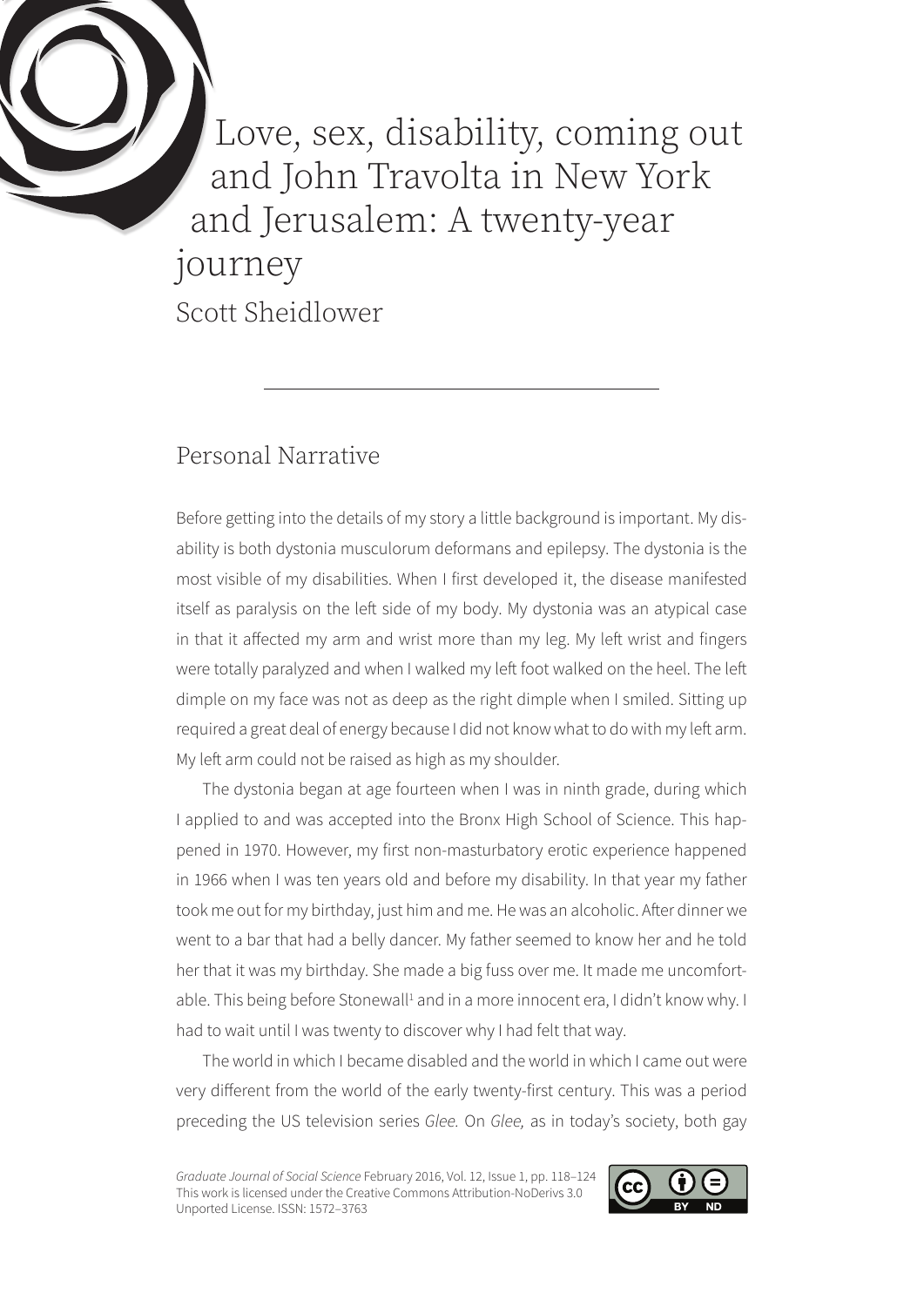and disabled characters (although they are not the same characters) are accepted. This was not true then and Stonewall was just starting to affect American society.

Stonewall, the event that triggered gay liberation, happened in 1969. I was only thirteen and not yet disabled. Very few people, at the age of thirteen, discussed the event or LGBTQ people (they were all homosexuals then or queers [and queer not in a good way]). I read a short article about it in the *New York Post* and was turned on. Yet I was still so very unconscious of my life, myself, and my desires that I didn't make the connection that reading about gay men excited me because I was one of them.

When I became disabled in 1970 society was also different than it is in the twenty-first century for the disabled and their sexuality. According to my understanding and limited experience as a young teenager, American society at that time had only two role models for the disabled: Dickens's Tiny Tim from *A Christmas Carol* and Helen Keller. Dickens describes Tiny Tim and his attitude towards being disabled as follows:

And how did little Tim behave?" asked Mrs. Cratchit . . . . "As good as gold," said Bob, "and better. Somehow he gets thoughtful, sitting by himself so much, and thinks the strangest things you ever heard. He told me, coming home, that he hoped the people saw him in the church, because he was a cripple, and it might be pleasant to them to remember upon Christmas Day, who made lame beggars walk, and blind men see." (Dickens, 1988, 52–53)

In other words the disabled were to be an object of pity; a problematic and an asexual one.

The other role model for the disabled then was Helen Keller. Her story was well known and had been reinforced by director Arthur Penn in his 1962 movie adaptation of William Gibson's play *The Miracle Worker*. Not to take anything away from either Annie Sullivan or Helen Keller, but they work miracles! Helen Keller went on to graduate college. She learned to speak although her parents had been told she couldn't do so. She was "Super Crip." Although Sullivan flirts with James Keller, Helen's older brother in the movie, as soon as he sees her disabled eyes he drops her. That's all the disabled could look forward to in 1970.

Granted President Franklin Delano Roosevelt was disabled and had married, but his disability was hidden and not spoken about at the time. Things didn't change in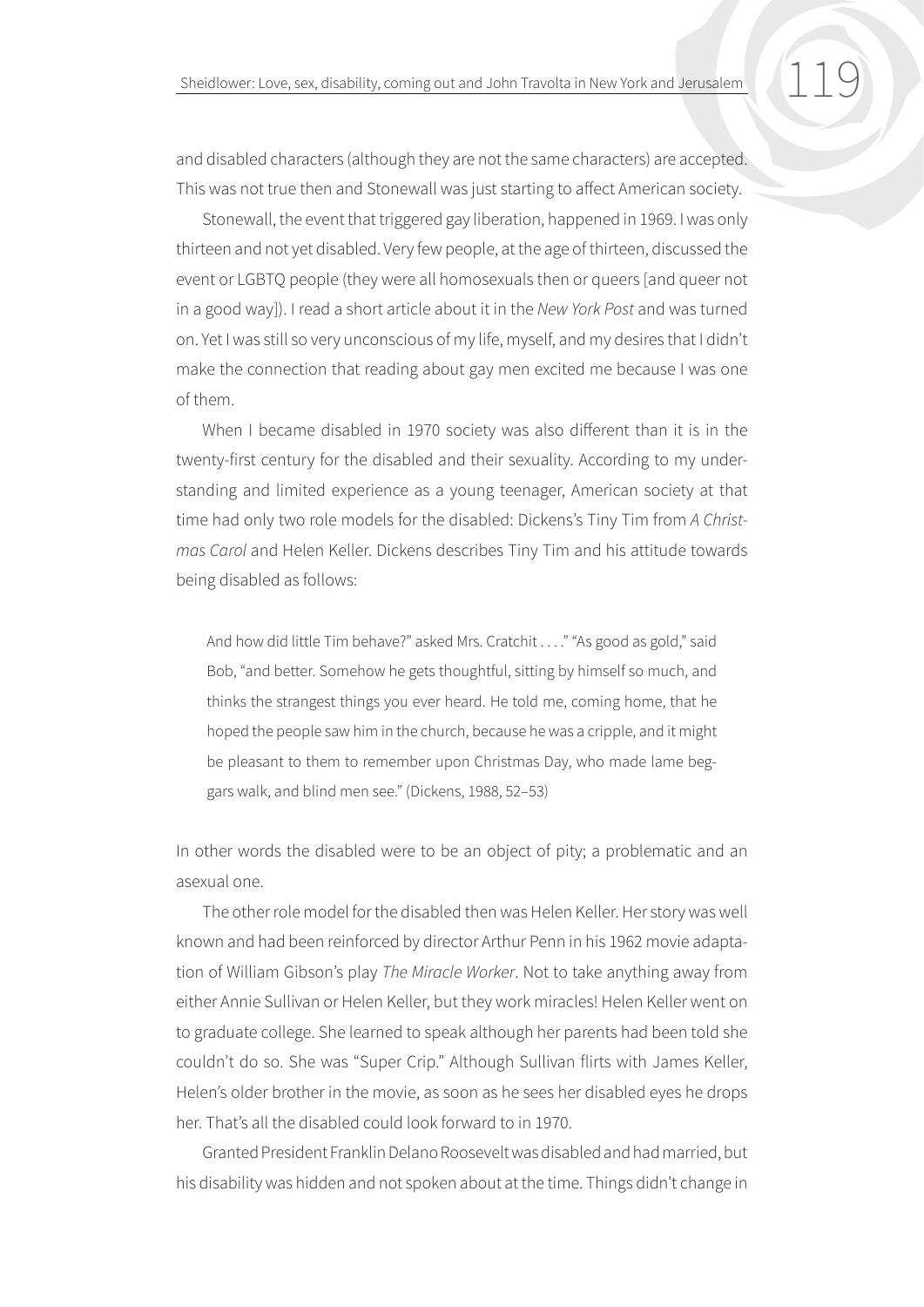120 GJSS Vol. 12, Issue 1

larger society until 1978. That year a film, *Coming Home*, was released. That film told the story of the wife of an American soldier in Vietnam, played by that year's Oscarwinner Jane Fonda who had an affair with a paralyzed returned soldier, played by John Voight. The film was a topic of general conversation both around "water coolers" and in the media. Not because Fonda's character and Voight's character had an affair! No, they were shocked and surprised that Voight's disabled character was sexual (Fonda has oral sex with him in the movie). The shock of finding out that the disabled were sexual beings started to change society and eventually my life too.

In 1971 when I was fifteen, I was lucky and was taken by my mother to upper Manhattan to Columbia Presbyterian Hospital's [now known as New York-Presbyterian/Columbia University Medical Centre] emergency room. They were not sure what was causing the paralysis and so admitted me. Columbia Presbyterian and now New York-Presbyterian/Columbia University Medical Centre is a teaching hospital. I was eventually seen by a doctor whose father was the head of neurology at Mt. Sinai Hospital in New York City. Because of his father's profession and connection with a Jewish hospital, he recognized my paralysis as Dystonia. I was told it was a rare Jewish disease and that there was no treatment. I took part in a trial for a Parkinson's medication called L-DOPA. The drug did not do an awful lot for me, but it did make it slightly more comfortable to sit up in a chair.

There was one other new Parkinson's treatment that could be tried. It was a brain operation that had been developed by Dr. Alan Cooper at St. Barnabus Hospital in the Bronx. My family had decided we were not going to try this operation until, or unless, the L-DOPA did not work. The reasoning being that whilst you can stop taking medicine, an operation is permanent. The operation is called a cryothalamectomy. Cryo means cold and a thalamectomy is the removal of the thalamus. So the operation destroys part of the thalamus using cold; in this case liquid nitrogen. I had the operation at St. Barnabus, but not by Dr. Cooper. I had it performed by his younger associate, Dr. Waltz, who I called "the dancing doctor." Anyway, the operation was a success. It released my left hand, but not my left wrist. My left foot relaxed to the point where I now walk on the sole of the foot, at least most of the time. My right dimple is still deeper than my left dimple, but I have a beard so you really cannot tell anymore. The operation is done while the patient is awake and uses only a local anaesthetic. The creepiest part of the operation is that while they were drilling through my skull in order to insert a needle into my brain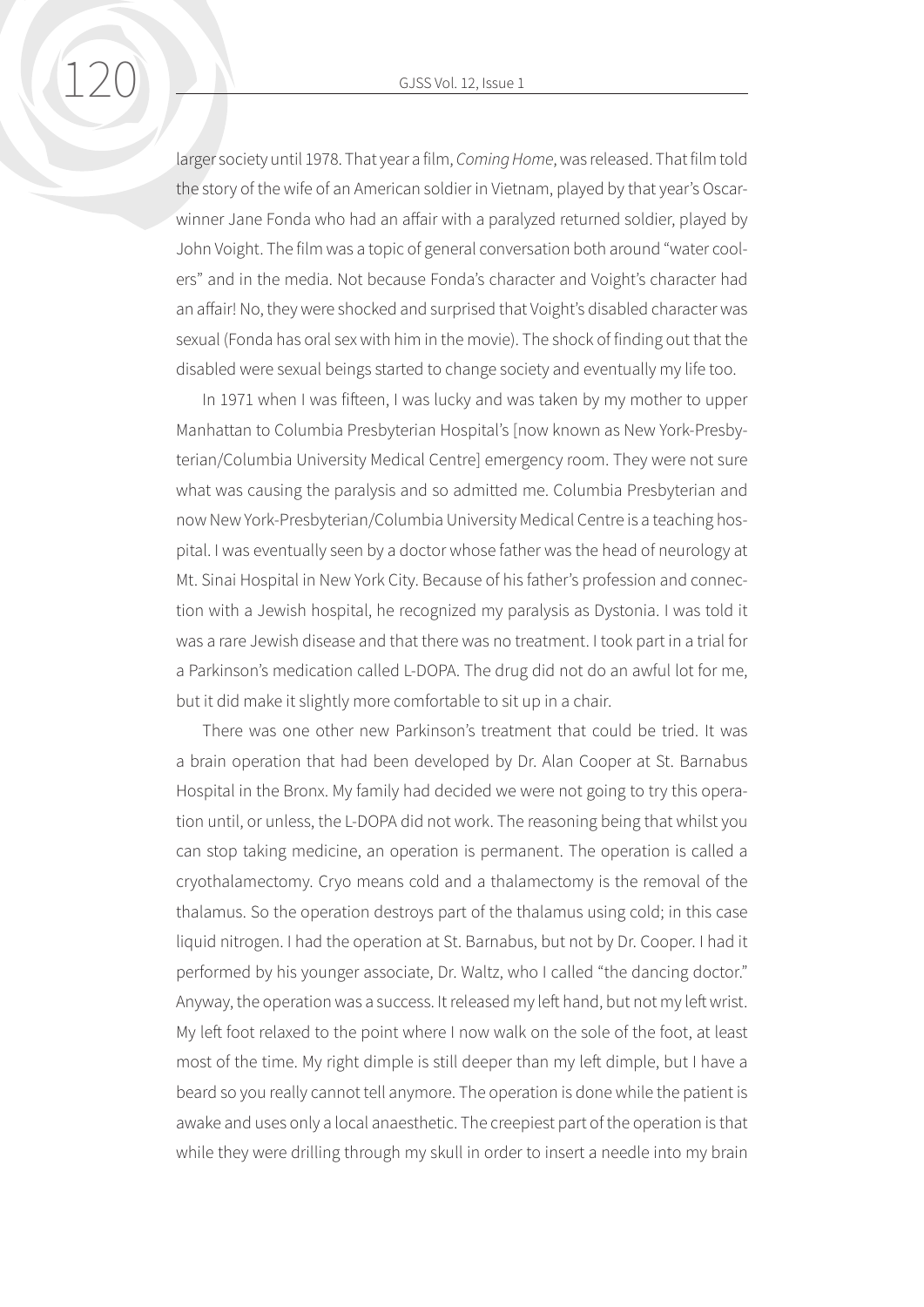I heard the drilling going on. Once they had created a hole the size of a nickel in my skull they inserted a needle and stimulated various areas to see what they controlled. When they found the area related to the Dystonia they destroyed it with liquid nitrogen. They then stitched me up and I then went to the recovery room. I slept for two or three days after the operation.

During the time I was disabled I had received home instruction and graduated junior high school. Obviously, since I was disabled and stuck mainly at home I didn't date, nor did I meet people. After the operation, in the fall of 1972, I was able to return to school. Since I had been previously accepted into the Bronx High School of Science, a specialized school that emphasized science, it was arranged that I would start there as a sophomore in tenth grade.

I returned to school with a very pronounced limp and a bald head (my head had been shaved for the operation). My arm was stiff and fairly immobile, as was my left wrist. I was also extremely shy and had a low sense of self-esteem (after all, I was different. Although nobody said that, I felt it). I had almost no friends. I do not know if people dated, but being only four years after Stonewall, there was certainly no gay life at the school. In 1973, I graduated from high school.

In the fall of 1973 I started Hunter College of the City University of New York (CUNY). It was an interesting place. All the stalls or most of the stalls in the men's rooms had holes in their partitions. I was so innocent that I had no idea what these were. They were glory holes. You could make a connection with the guy in the other booth and he could stick his penis through the hole or you could stick yours through to be played with. Once I knew that it explained the many dried stains on the stall's walls. It took me a while at Hunter to learn that this was their use and to use and enjoy them sexually in this manner.

Since my major was in archaeology, I decided in 1975 to go to a school with a better reputation for archaeology, The Hebrew University in Jerusalem, Israel. It was and still is one of the premier schools for biblical archaeology. I applied and was accepted. I have no family in Israel, but I thought it would be like New York only in Hebrew. I was completely wrong.

In fall of 1975 I moved to Israel just to go to school. I was put in an ulpan, an immersive class, to learn Hebrew, and I began to make friends. My best friend had a girlfriend, but I did not yet understand that I was gay. I was very homesick. Jerusalem and Israel are nothing like New York in Hebrew.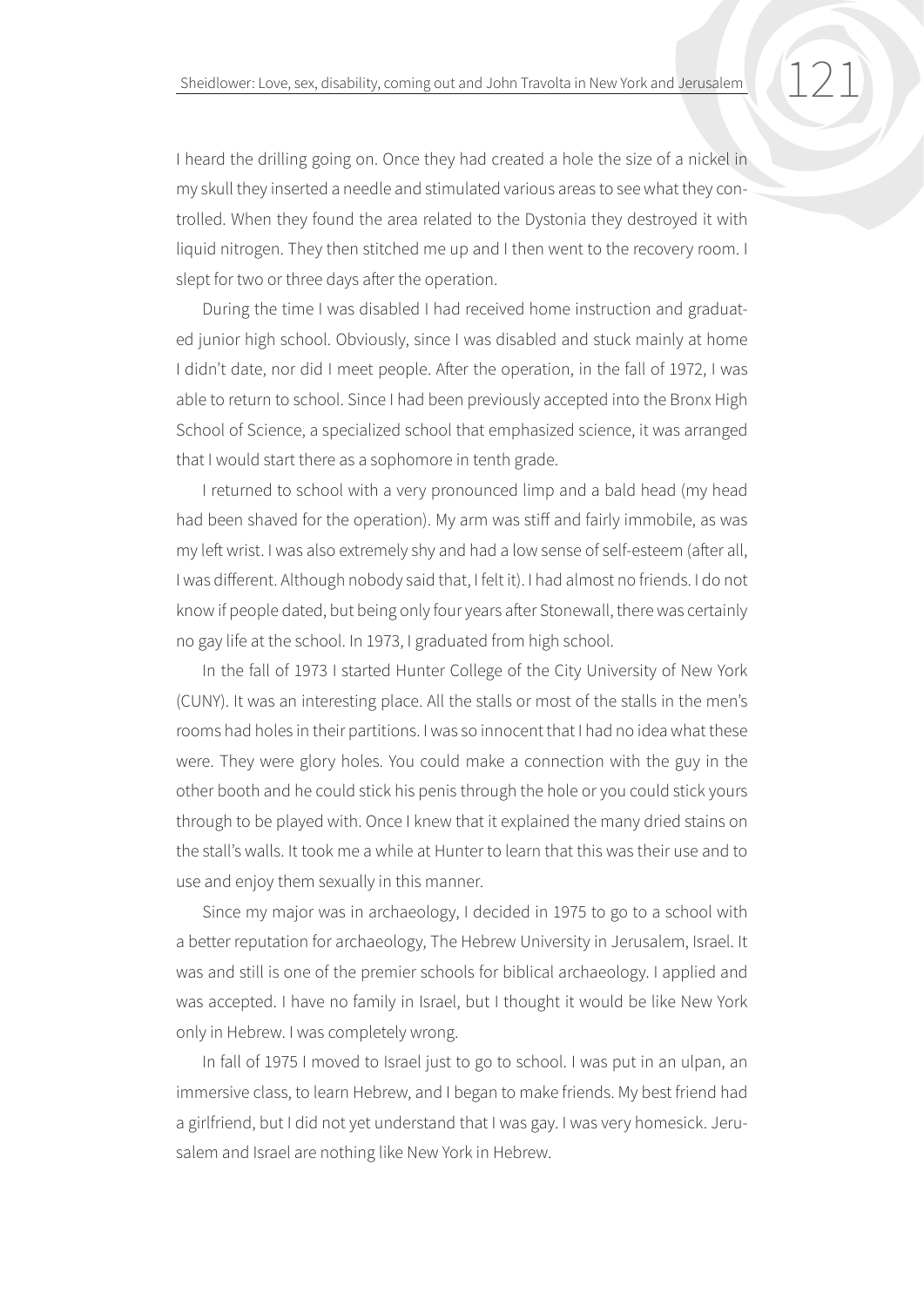122 GJSS Vol. 12, Issue 1

As a whole, I did not run into any prejudice against the disabled. Israeli society was very accepting of the disabled since the country had a great many men and women who had become disabled as soldiers during the multiple wars Israelis had been involved in. They were treated very well by the members of society and completely accepted. In this respect, I felt that Israeli society was ahead of American society. But there was a catch! This only applied to the disabled who were disabled due to military actions. Citizens born disabled were seen as second-class citizens because they were unable to go into the army. Nonetheless, my fellow students in my dorm on Mount Scopus accepted me.

To combat my homesickness, I started going to the movies whenever I could. I began going to the movies they showed on campus and eventually started going to the Jerusalem Cinematheque where I commenced watching both old and foreign movies. I became a regular and began speaking with the people who like myself, were waiting for the doors to open both in the street and in the lobby. One of them was an older British Gentleman, L., who was in Jerusalem teaching English as a second language. I found him interesting in that he knew a lot about movies and he had travelled widely teaching. During this time I was spending more on movies than on food so that when he invited me over to his house for a meal, I accepted. That was the night I lost my virginity.

Both American and Israeli societies were still largely homophobic. However, American society was more explicitly sexual in general. The 1970s were the height of the sexual revolution in America. Jerusalem is considered a holy city, so my orientation had to be kept pretty much a secret. The only ones I told were my closest friends from America and they accepted me. In spite of that, Jerusalem and archaeology were not a good fit for me and, in 1976, I returned home. As stated, the 1970s were the height of the sexual revolution in America. I found a New York City full of opportunities for sex. I picked people up on the subway on my way to wherever I was going; I met them in subway men's rooms, in the street, and in Central Park. In spite of being able to find sex easily, I was unable to find a boyfriend. Granted, since sex was so easy to find, gay men were not looking for boyfriends, but because I didn't have the right look, the right clothes or the right style, I found fewer people interested in me as time went on. This got worse after 1977. In that year *Saturday Night Fever* was released and the country went disco crazy with John Travolta's character, Tony Manero, as the model and the ideal, especially in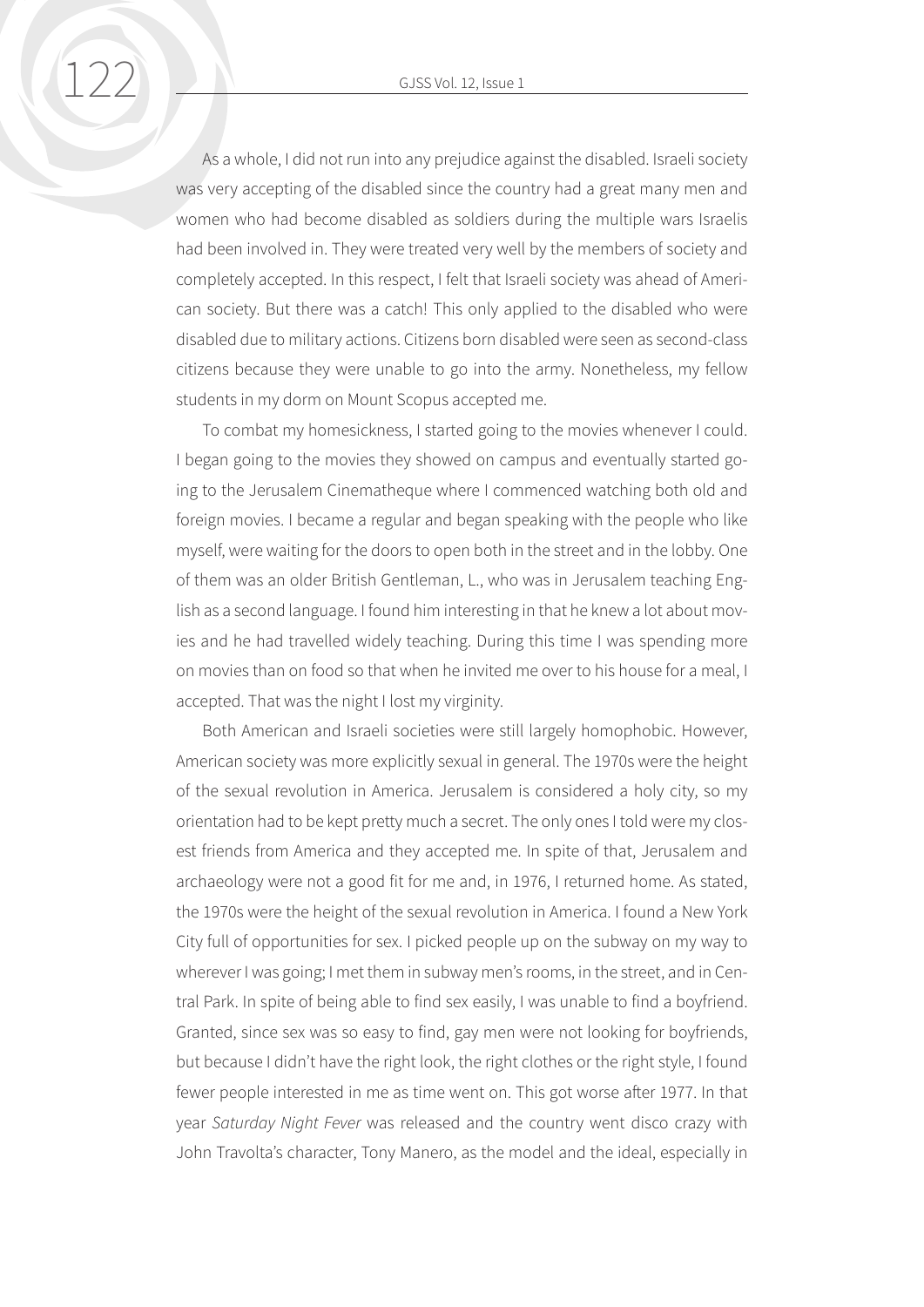his dance moves. My disability prevented me from making those dance moves. Hence I was a very poor choice for a date. Finally, in the middle of the 1980s just as AIDS was proliferating, I met someone who didn't care about style or dance moves. I don't know what happened in the dating world again until around 1996 when he and I broke up.

Finally in the mid-1990s I started dating again. The world had changed! It was a change I still see today. People see more of me and less of my disability. Part of the change, in my opinion, has to with several images of the disabled as sexual beings that have been widely communicated throughout American society. Two of the most prominent of these are the character of Luke Martin, the quadriplegic played by Jon Voight, in the 1978 Academy Award winning film, *Coming Home.* Another more contemporary disabled character with a libido is Artie Abrams, the teen in the wheelchair in the television series, *Glee.* Several Glee episodes in the second season show him dating & kissing a girl, Brittany. As stated, it is nearly impossible to find a sexualized disabled character prior to 1978. With gay marriage and gay rights being prominent topics in the United States the stigmatization of LGBTQ people in the U.S. has waned in many states. All of this makes it easier to be a disabled gay man in the United States in the early twenty-first century as opposed to being one in the middle of the twentieth century. When all of these changes are added to the fact that general society has seen more openly gay people since the start of the AIDS crisis, such as Rock Hudson, has meant, in my opinion that, especially in urban areas in the United States, LGBTQ people are more visible and hence have become more acceptable to most people. Pro-gay Supreme Court decisions, such as the June, 2015 decision in *Obergefell v. Hodges* that decided that same-sex marriage was legal in the entire United States or the 2003 decision in *Lawrence v. Texas*, that struck down homosexual sodomy laws, effectively legalizing gay sex, have also helped to make LGBTQ people more visual and more acceptable, although it should be noted that transgendered people are still experiencing a great deal of prejudice and transphobia.

## Endnotes

AKA The Stonewall Rebellion. Stonewall was a riot by gay men against New York City Police that took place in the Stonewall Bar, a gay bar, in Manhattan's West Village on the evening of June 28, 1969. This event is considered the start of the Gay Rights Movement.